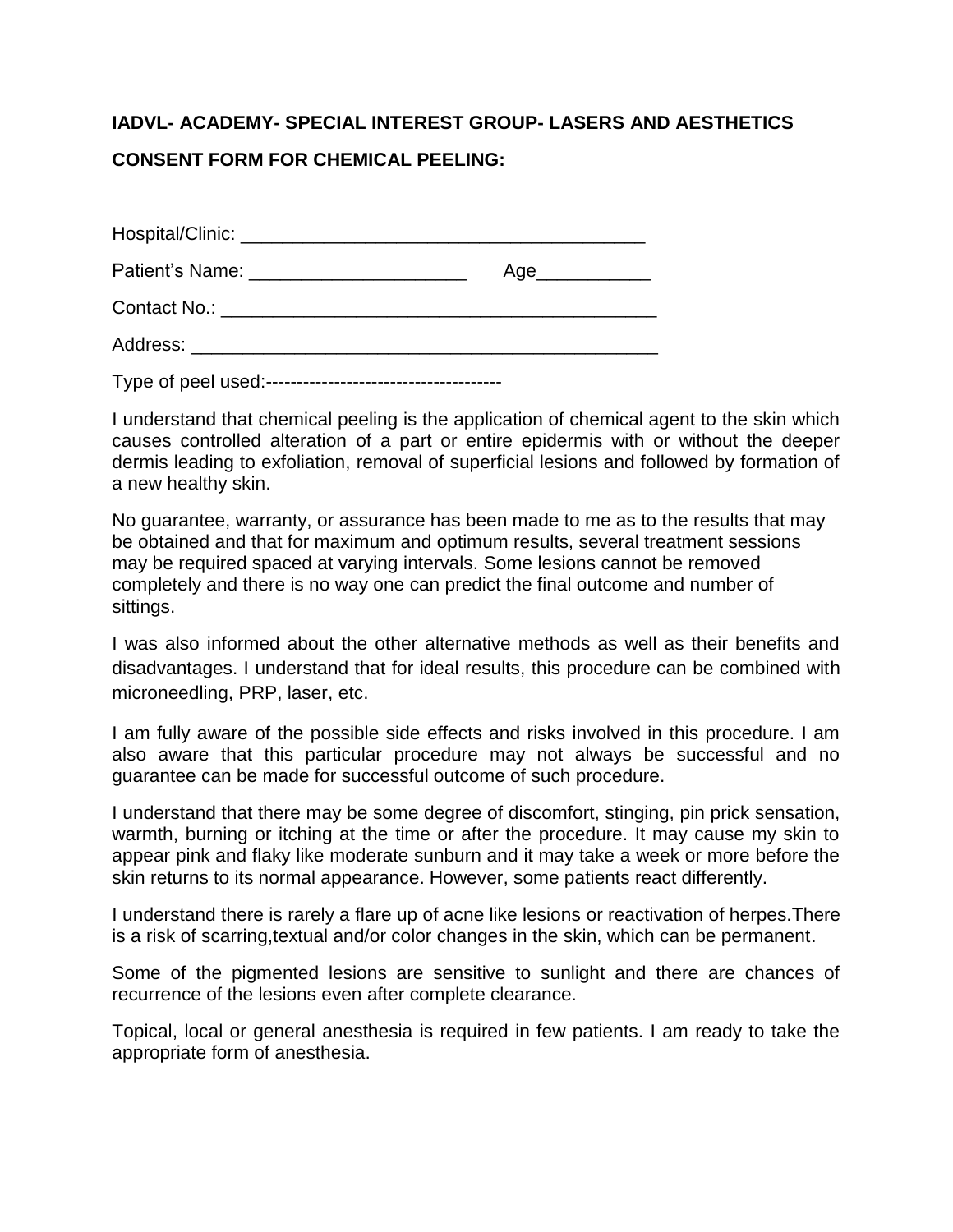I agree that any pictures taken of my treatment site may be used for publication or teaching purposes; however my name or identity will not be disclosed and complete confidentiality will be maintained.

By signing below, I acknowledge that I have read the adverse reactions above and I feel that I have been adequately informed of the risks of chemical peel treatment.

Before each treatment, I will inform the doctor if I have taken any new medications since my last treatment.

I also agree to comply with the recommended aftercare instructions.

I hereby release Dr.  $\qquad \qquad$  and its designated staff from liability associated with the above procedure.

My questions regarding the procedure have been answered satisfactorily.

I authorize Dr. https://www.and.his/her designated staff to perform chemical peel treatment on my body.

The payment and fee structure is informed to me. I am ready to pay per sitting or package basis. [Package if opted for includes minimum number of sittings and I have to pay accordingly if more sittings are required]

SIGNATURE OF PATIENT/THUMB IMPRESSION

SIGNATURE OF PARENTS /GUARDIAN (FOR MINORS) DATE:

NAME AND RELATIONSHIP IF SIGNED BY OTHER THAN PARENT

\_\_\_\_\_\_\_\_\_\_\_\_\_\_\_\_\_\_\_\_\_\_\_\_\_\_\_\_\_\_\_\_\_\_\_\_\_\_\_\_\_\_\_\_\_\_

WITNESS: DATE: